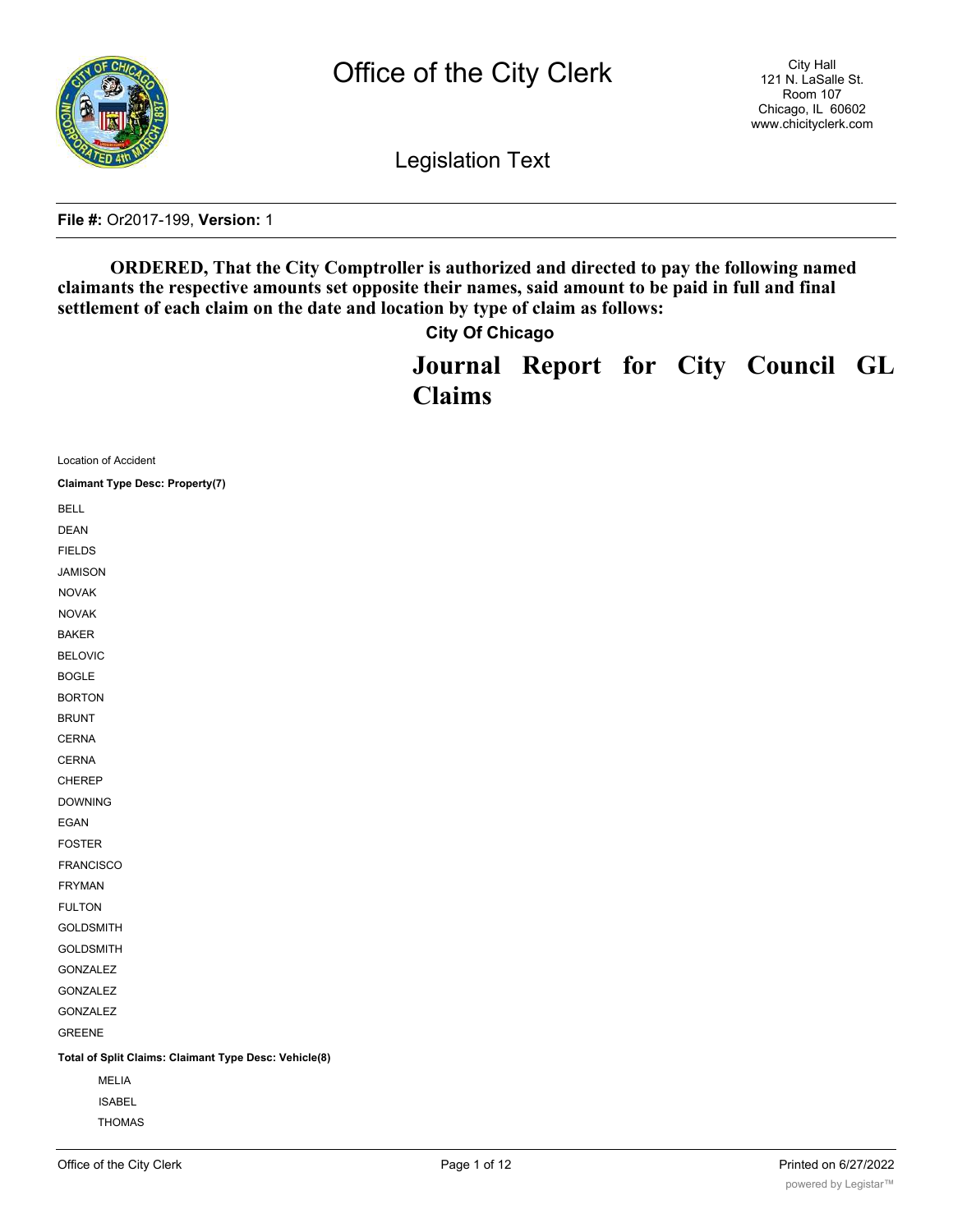| <b>AARON</b>                                                                                       |
|----------------------------------------------------------------------------------------------------|
| <b>ERMA</b>                                                                                        |
| <b>JORGE</b>                                                                                       |
| <b>JORGE</b>                                                                                       |
| <b>JOHN</b>                                                                                        |
| <b>RHETT</b>                                                                                       |
| <b>DINA</b>                                                                                        |
| $\operatorname{SID}$                                                                               |
| <b>CHARLENE</b>                                                                                    |
| <b>TIMOTHY</b>                                                                                     |
| <b>CHAD</b>                                                                                        |
| <b>JANICE</b>                                                                                      |
| <b>JANICE</b>                                                                                      |
| <b>ALEXANDRA</b>                                                                                   |
| <b>JUAN</b>                                                                                        |
| <b>MAGDALENA ERIC</b>                                                                              |
| 1522 W SCHOOL 1740 N. LOTUS AVE 5551 WQUINCY 7558 S WABASH AVE 2245 W BELDEN AVE 2245 W BELDEN AVE |
| Amount \$2,532 19                                                                                  |

1150 INCA ST 841 N MAY ST 175 N HARBOR DR 48 N BRANCH RD 2009 W. 68th St. 4418 N SAWYER AVE 4418 N SAWYER AVE 13248 SOUTH AVENUE N 1446 S. MICHIGAN AVE 10529 S MILLARD AVE 3539 N FREMONT ST 4119 W21ST PLACE 1321 W. ARDMOREAVE 1781 W ALTGELD ST 327 N DEERE PARK DR 327 N DEERE PARK DR 4551 W. DEMING PLACE 3937 S CAMPBELL AVE 10450 S.AVE. N 1300 W. ARDMORE

CHICAGO CHICAGO CHICAGO CHICAGO CHICAGO CHICAGO

| <b>DENVER</b>                       | CO |
|-------------------------------------|----|
| <b>CHICAGO</b>                      | IL |
| <b>CHICAGO</b>                      | IL |
| <b>NORTHFIELD</b>                   | IL |
| <b>CHICAGO</b>                      | IL |
| <b>CHICAGO</b>                      | IL |
| <b>CHICAGO</b>                      | IL |
| <b>CHICAGO</b>                      | IL |
| <b>CHICAGO</b>                      | IL |
| <b>CHICAGO</b>                      | IL |
| <b>CHICAGO</b>                      | IL |
| <b>CHICAGO</b>                      | IL |
| <b>CHICAGO</b>                      | IL |
| <b>CHICAGO</b>                      | IL |
| <b>HIGHLAND PARK IL</b>             |    |
| <b>HIGHLAND PARK IL</b>             |    |
| <b>CHICAGO</b>                      | IL |
| <b>CHICAGO</b>                      | IL |
| <b>CHICAGO</b>                      | IL |
| <b>CHICAGO</b>                      | IL |
| 60657 60639 60644 60619 60647 60647 |    |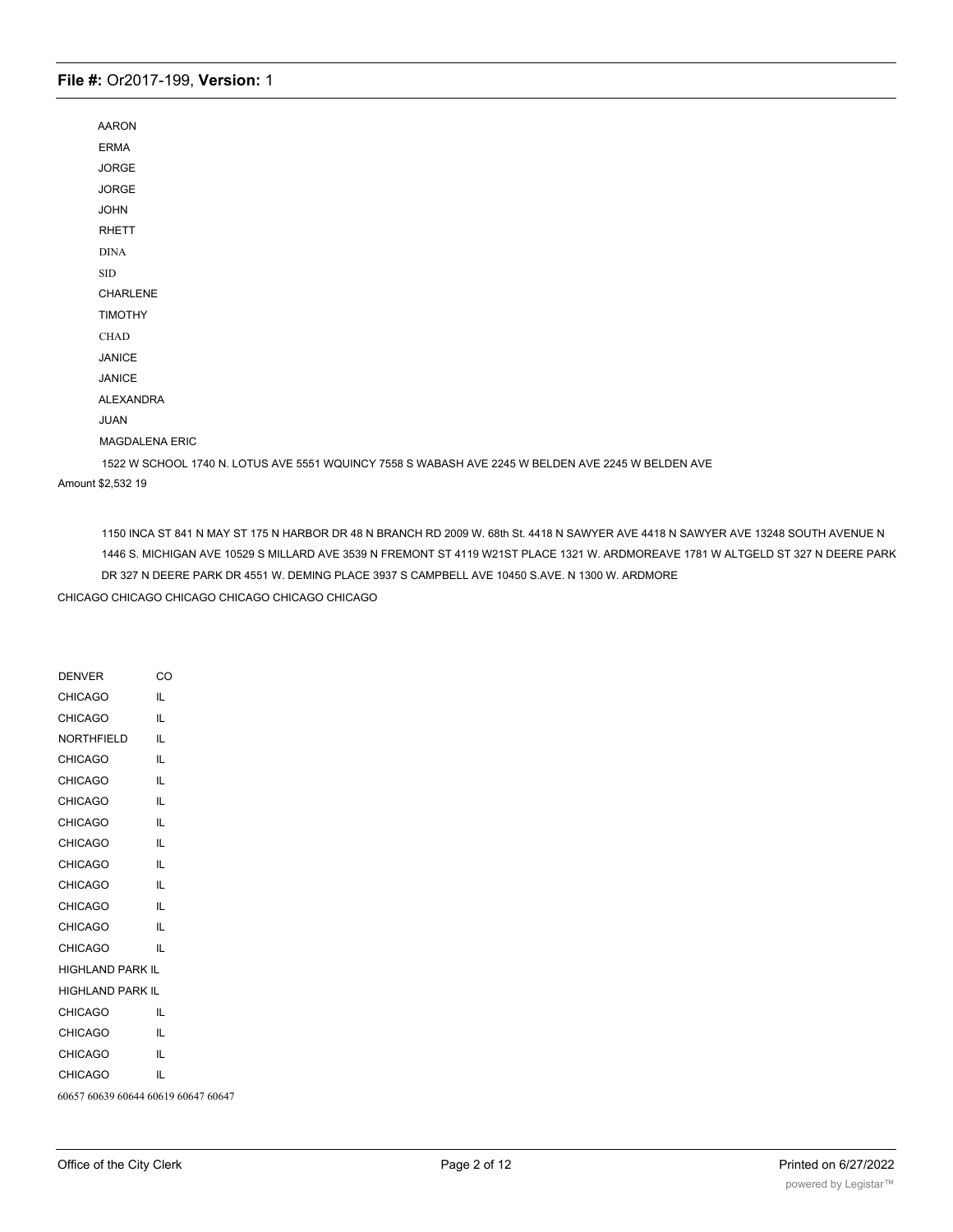| 80204                                                             |
|-------------------------------------------------------------------|
| 60642                                                             |
| 60601                                                             |
| 60093                                                             |
| 60636                                                             |
| 60625                                                             |
| 60625                                                             |
| 60633                                                             |
| 60605                                                             |
| 60655                                                             |
| 60657                                                             |
| 60623                                                             |
| 606603465                                                         |
| 60614                                                             |
| 60035                                                             |
| 60035                                                             |
| 60639                                                             |
| 60632                                                             |
| 60617                                                             |
| 60660                                                             |
| 08/10/2015 07/01/2016 11/11/2016 09/09/2015 11/03/2016 11/03/2016 |

01/29/2016 10/13/2016 12/16/2015 01/21/2017 11/09/2015 12/02/2015 12/02/2015 09/08/2014 02/07/2017 12/09/2016 03/05/2016 05/03/2016 11/14/2016 01/14/2016 02/29/2016 02/29/2016 07/12/2016 04/28/2016 01/26/2016 09/12/2016

\$177.19 S461 25 S656 25 S750 00 \$221 04 \$266.46

\$101.17 \$500.27 S1,767.30 S294.25 \$1,081.51 \$50.00 \$913 34 \$107 00 \$858 23 S98 99 \$31 89 \$136 18 S1.098 17 S493 49 \$30.75 \$50 00 \$35.00 \$975.22 \$640.00 \$402 05 Claimant Claimant Claimant Claimant Claimant DEPARTMENT OF REVENUE

| <b>Claimant Claimant Claimant Claimant Claimant</b> |  |
|-----------------------------------------------------|--|
| DEPARTMENT OF REVENUE                               |  |
| Claimant                                            |  |
| Claimant                                            |  |
| Claimant                                            |  |
| Claimant                                            |  |
| Claimant                                            |  |
| Claimant                                            |  |
| Claimant                                            |  |
| Claimant                                            |  |
| Claimant                                            |  |
|                                                     |  |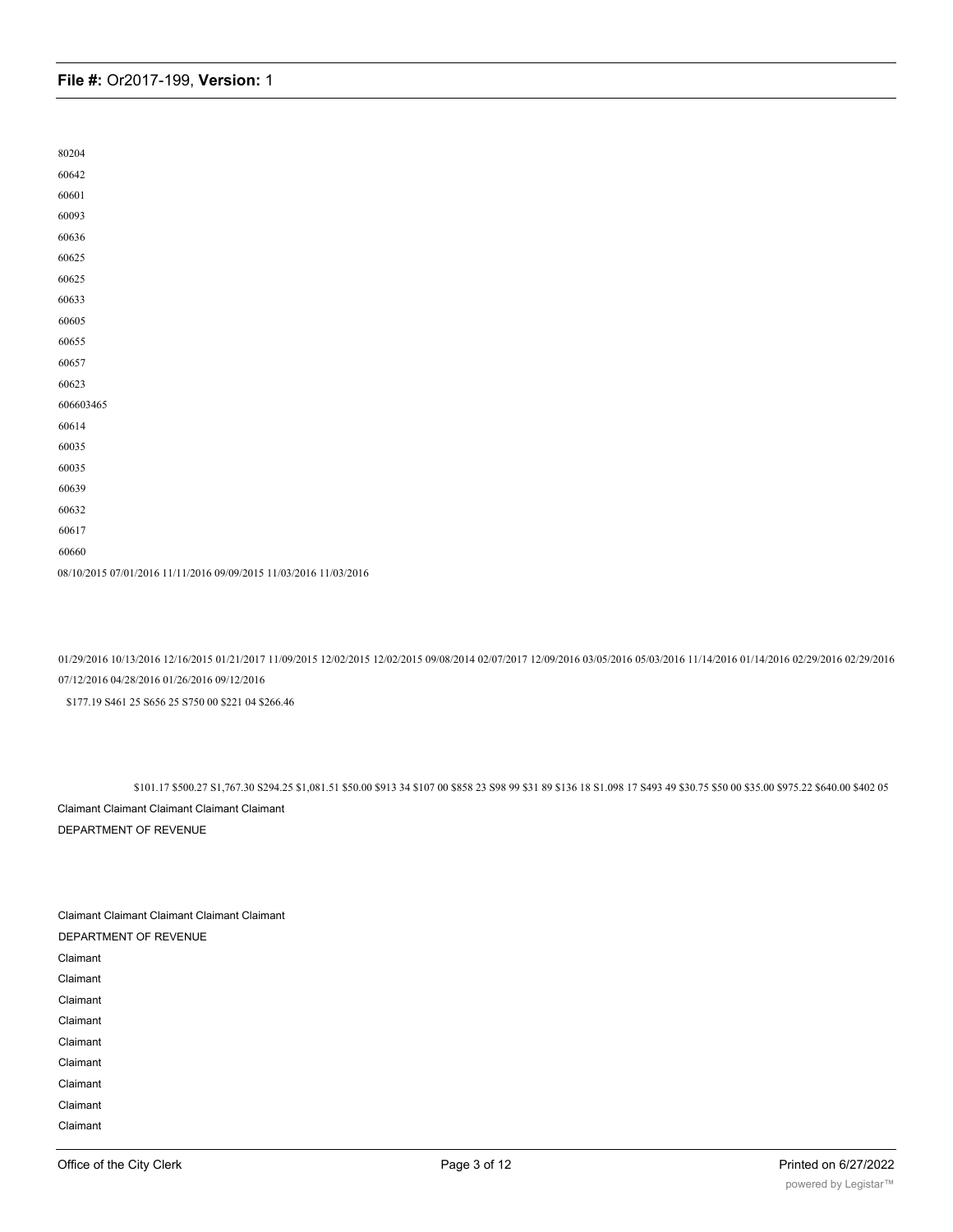DEPARTMENT OF REVENUE Claimant Claimant Claimant Claimant 1522 W SCHOOL 1740 N LOTUS AVE 5553 WQUINCY 7558 S WABASH 2245 W BELDEN AVE 2245 W BELDEN AVE

1403 N ROCKWELL 500 N MILWAUKEE 155 N HARBOR DR 3559 W MONTROSE 2009W68TH ST 3242 W BELLE PLAINE AVE 3242 W BELLE PLAINE AVE 11401 STORRENCE 4042 S MICHIGAN AVE 7855 S KEDZIE AVE 1204 W. ADDISON 3703 W HARRISON 1305 W EARLY AVE 2730 N ASHLAND 166 W SUPERIOR ST 166 W SUPERIOR ST 4939 W FULLERTON 4637 S HOMAN 2421 E 103rd ST. 1349 W ROSEDALE

City Of Chicago - Confidential

Last Name GUIAB HALLIDAY HERMANEK KIM KNUDSEN LANGSTON LAPORTA LARSEN LEWIS LOVEJOY MARKS MARKS MENDOZA MODSHIEDLER MORGAN MOSQUEDA NKEMENA O'NEAL OLTEANU PHELAN POHL REAHL REAHL REYNOSO ROSEN SALERNO **SCALLON SCHWARZ** SEITTER SMITH SMITH **STALLINGS STALLINGS** First Name BRIAN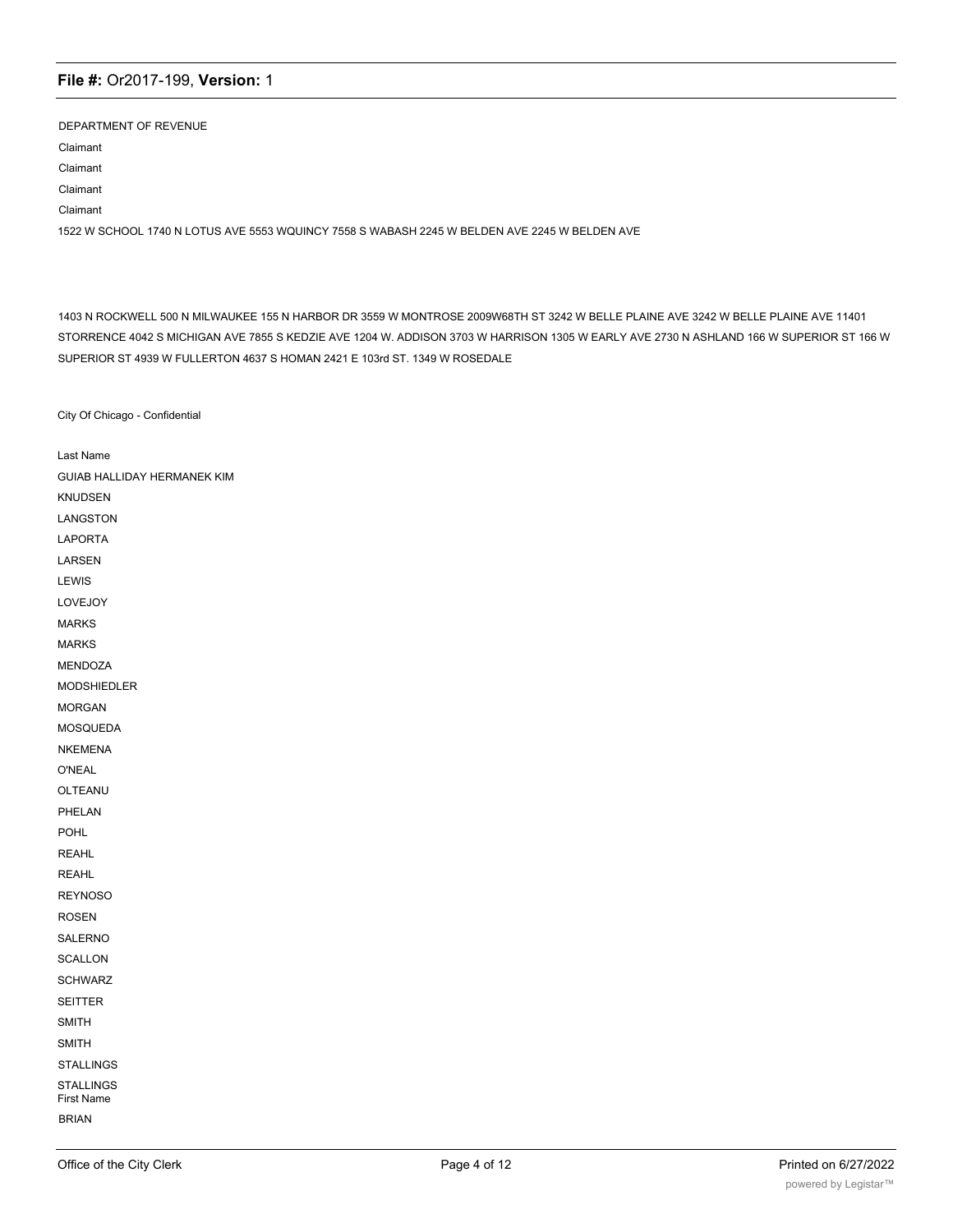| <b>CHRISTOPHER</b>        |  |
|---------------------------|--|
| <b>JOHN</b>               |  |
| SHIN                      |  |
| <b>SCOTT</b>              |  |
| MICHELLE                  |  |
| <b>KEVIN</b>              |  |
| <b>MARY</b>               |  |
| <b>JOHNNIE</b>            |  |
| <b>BRIAN</b>              |  |
| <b>RICHARD</b>            |  |
| <b>RICHARD</b>            |  |
| JOSE                      |  |
| <b>JOHN</b>               |  |
| SHYBELLA                  |  |
| JULIO                     |  |
| UJU                       |  |
| ARIUS                     |  |
| <b>SABIN</b>              |  |
| JAMES                     |  |
| <b>BEN</b>                |  |
| <b>DAVID</b>              |  |
| <b>DAVID</b>              |  |
| JOEL                      |  |
| <b>JOSPEH</b>             |  |
| ANTHONY                   |  |
| <b>MEGAN</b>              |  |
| <b>BRADEN</b>             |  |
| <b>ELEANOR</b>            |  |
| <b>RAMON</b>              |  |
| ALEXANDRA                 |  |
| SHIRLEY                   |  |
| <b>SHIRLEY</b><br>Address |  |
| 6440 N FRANCISCO AVE      |  |
| 3505 N. ASHLAND AVE.      |  |
| 1655 WEST BYRON           |  |
| 10320 STRATHMORE HALL ST  |  |
| 2224 N. DAYTON St.        |  |
| 2320 W. GARFEILD BLVD     |  |
| 2939 N. OAKLEY AVE        |  |
| 4951 W PENSACOLA          |  |
| 3101 W83RDST              |  |
| 2156 W 115th ST           |  |
| 2113 N LAKEWOODAVE        |  |
| 2113 N. LAKEWOODAVE       |  |
| 3013 S TRIPP AVE          |  |
| 5477 S HYDE PARK BLVD     |  |
| 14113 S STEWART           |  |
| 3737 S RIDGELAND          |  |

1415 W. LUNT AVE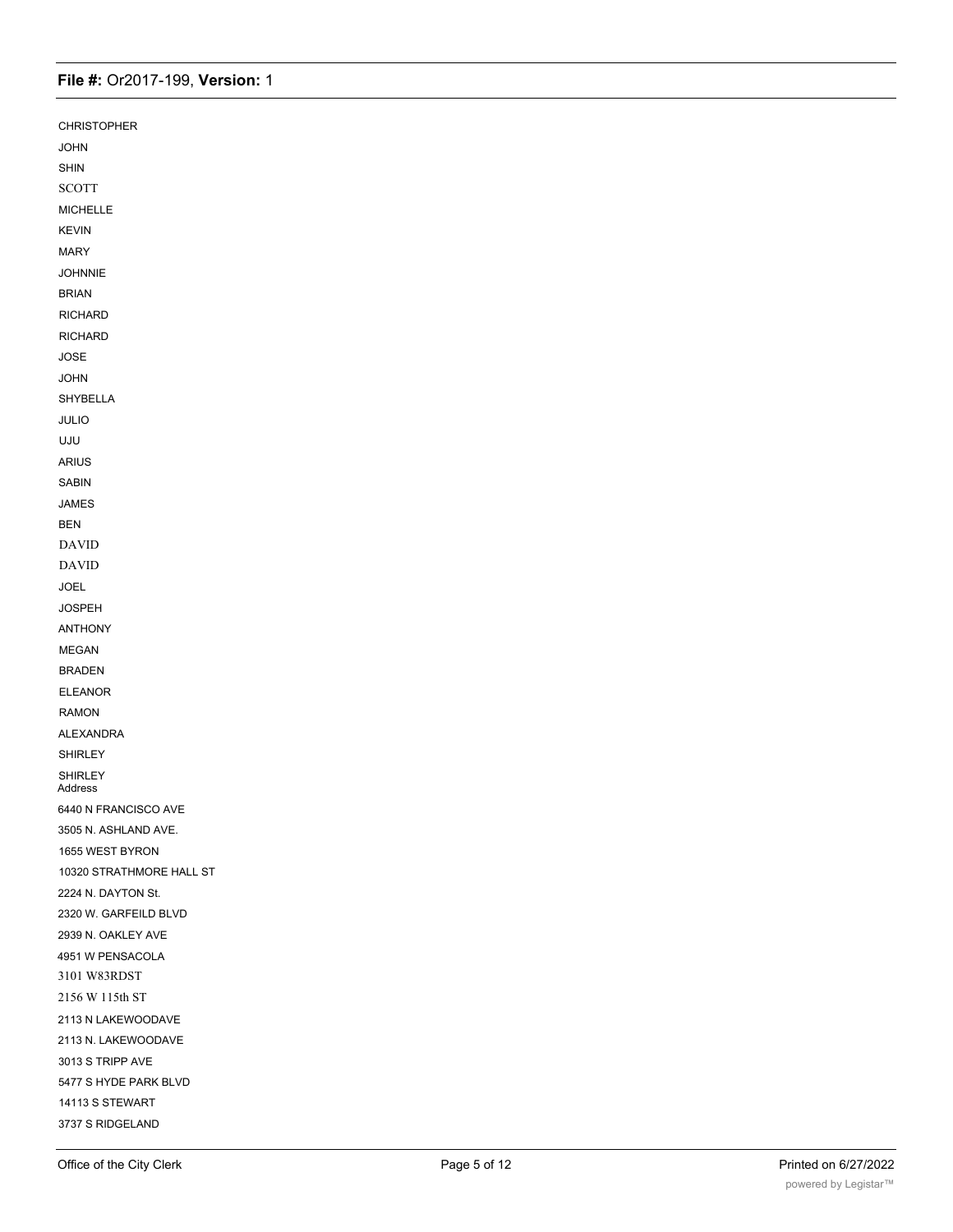1415 W. LUNT AVE 11635 S ELIZABETH ST 7017 N TRIPP AVE 4553 N MAGNOLIA AVE 550 TIMBER RIDGE DR. 425 W. OAKDALE AVE 425 W OAKDALE AVE 1936 S 49TH AVE 2228 N. SEELEY 1109 S MAYFIELD 9624 S. LONGWOOD DR. 1323 CROMWELL CT 1310 WAVELAND 2001 S MICHIGAN AVE 5225 N SAWYER AVE 8740 S TROY 8740 S TROY **City** CHICAGO CHICAGO CHICAGO ROCKVILLE CHICAGO CHICAGO CHICAGO CHICAGO CHICAGO CHICAGO CHICAGO CHICAGO CHICAGO CHICAGO RIVERDALE BERWYN CHICAGO CHICAGO LINCOLNWOOD CHICAGO CAROL STREAM CHICAGO CHICAGO CICERO CHICAGO CHICAGO CHICAGO VERNON HILLS CHICAGO CHICAGO CHICAGO

EVERGREEN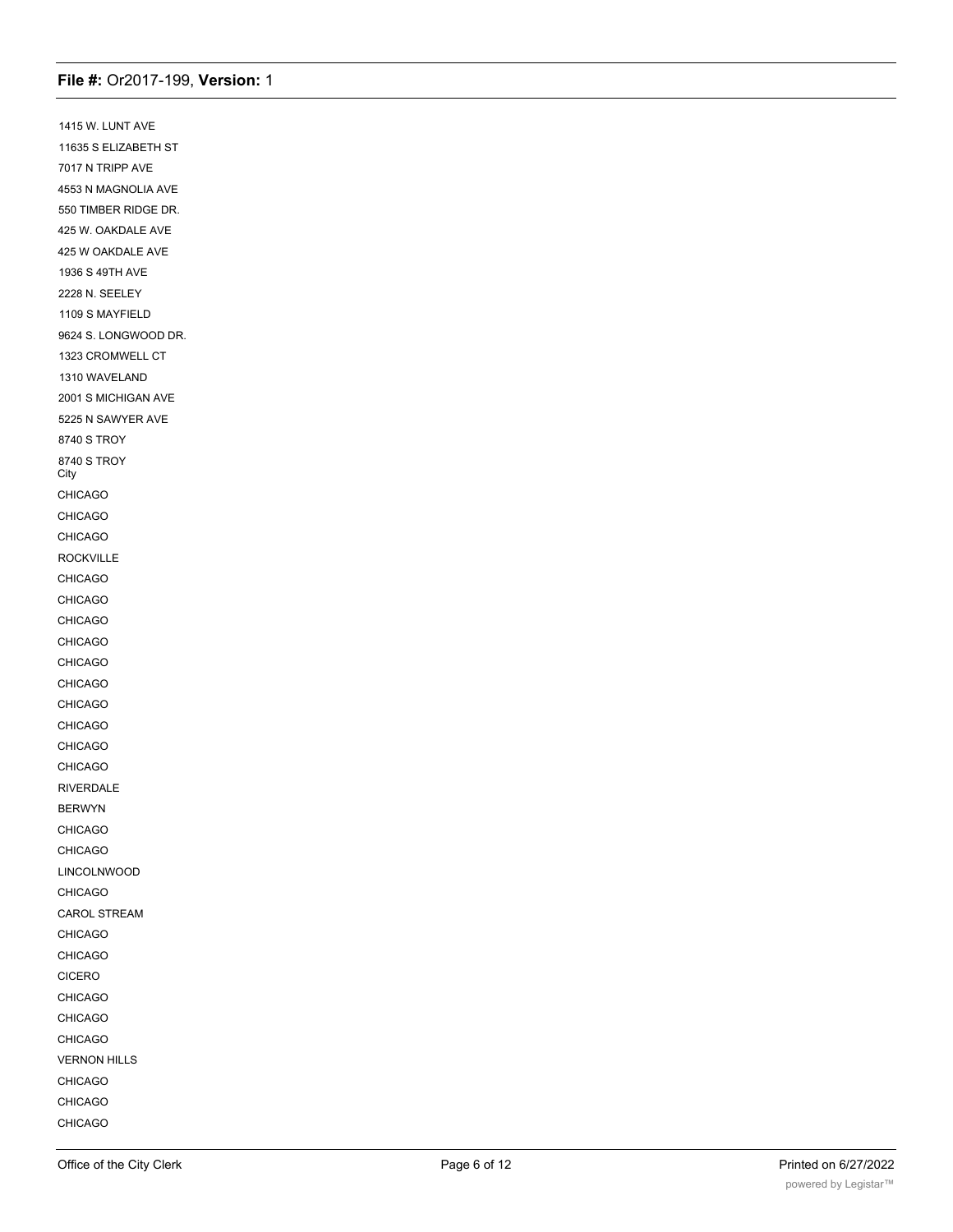| EVERGREEN          |  |
|--------------------|--|
|                    |  |
| EVERGREEN<br>State |  |
| IL IL IL           |  |
| ${\sf MD}$         |  |
| $\mathsf{IL}$      |  |
| IL.                |  |
| IL                 |  |
| IL.                |  |
| IL                 |  |
| $\mathsf{IL}$      |  |
| IL                 |  |
| IL.                |  |
| IL                 |  |
| IL                 |  |
| IL                 |  |
| IL                 |  |
| IL                 |  |
| IL                 |  |
| IL                 |  |
| IL.                |  |
| IL                 |  |
| IL                 |  |
| IL                 |  |
| IL                 |  |
| IL                 |  |
| $\mathsf{IL}$      |  |
| $\mathsf{IL}$      |  |
| $\mathsf{IL}$      |  |
| $\mathsf{IL}$      |  |
| IL                 |  |
| IL                 |  |
| $\mathsf{IL}$      |  |
| IL.<br>Zip Code    |  |
| 60645              |  |
| 606571313          |  |
| 60613              |  |
| 20889              |  |
| 60614              |  |
| 60609              |  |
| $60618\,$          |  |
| 60641              |  |
| 60652              |  |
| 60643              |  |
| 60614              |  |
| 60614              |  |
| 60623              |  |
| 60615              |  |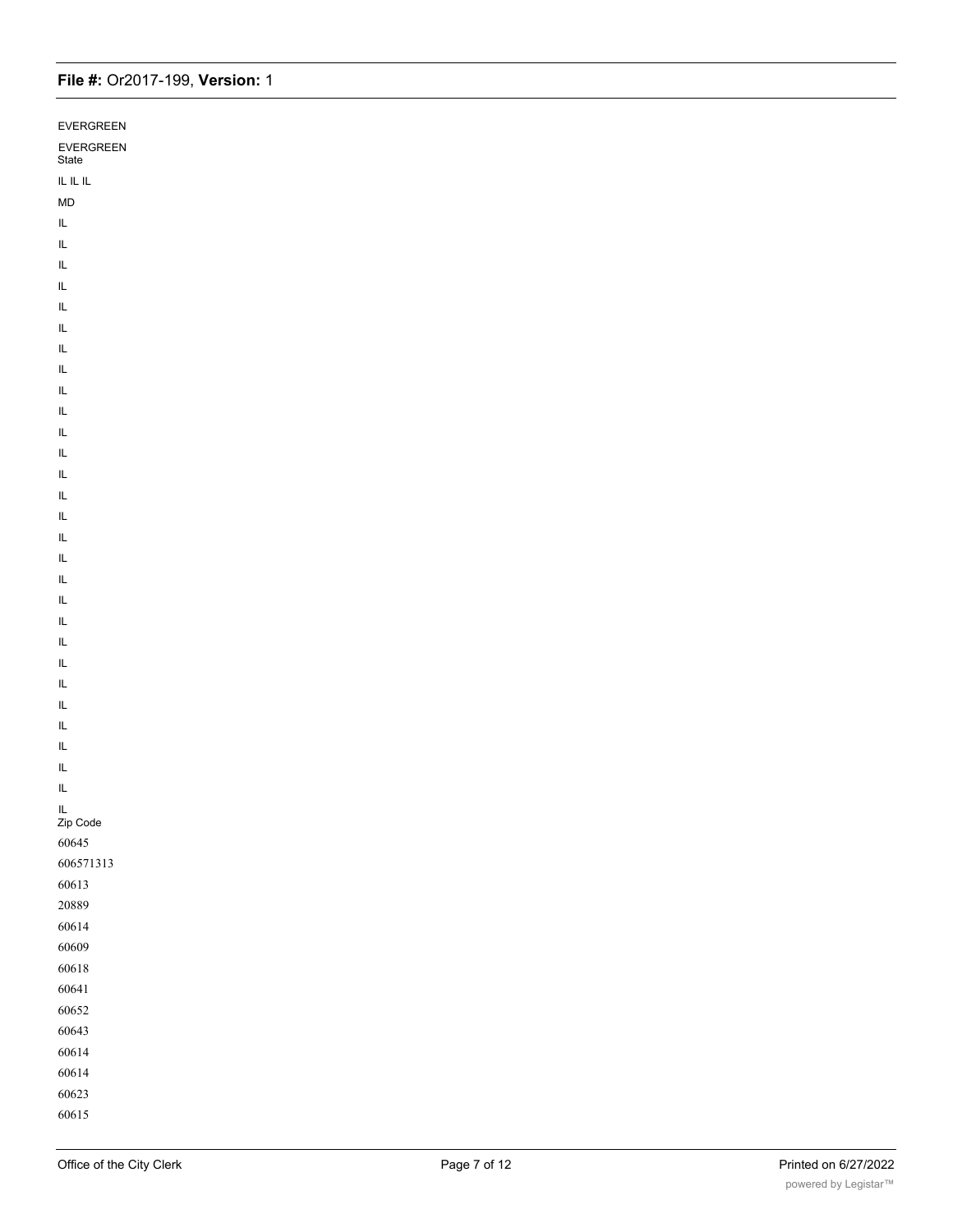DOL

01/10/2016 03/11/2016 10/13/2015 03/29/2016 11/05/2015 08/22/2016 10/12/2016 09/12/2016 01/20/2017 01/29/2017 04/02/2016 04/02/2016 06/20/2014 01/24/2017 01/22/2017 04/10/2016 01/05/2016 01/02/2016 07/03/2016 03/25/2016 01/03/2016 01/20/2017 01/20/2017 03/03/2016 04/29/2016 10/13/2016 03/02/2016 04/22/2016 12/26/2015 04/23/2016 04/04/2016 12/10/2015 12/10/2015

Payee Total Paid

> \$116.60 Claimant \$326 41 Claimant \$223.69 Claimant \$292.59 Claimant \$628 31 Claimant \$549.52 Claimant \$960.00 Claimant \$405.14 Claimant S53.15Claimant \$381.18 Claimant S51 28DEPARTMENT OF REVENUE \$163 40 Claimant S916.00 Claimant \$97.81Claimant S180 34 Claimant S219.58 Claimant \$73 15Claimant \$49.69Claimant S119 01 Claimant S125 00 Claimant \$57 26Claimant S244.00DEPARTMENT OF REVENUE \$168 40 Claimant S101 25 Claimant \$122 03 Claimant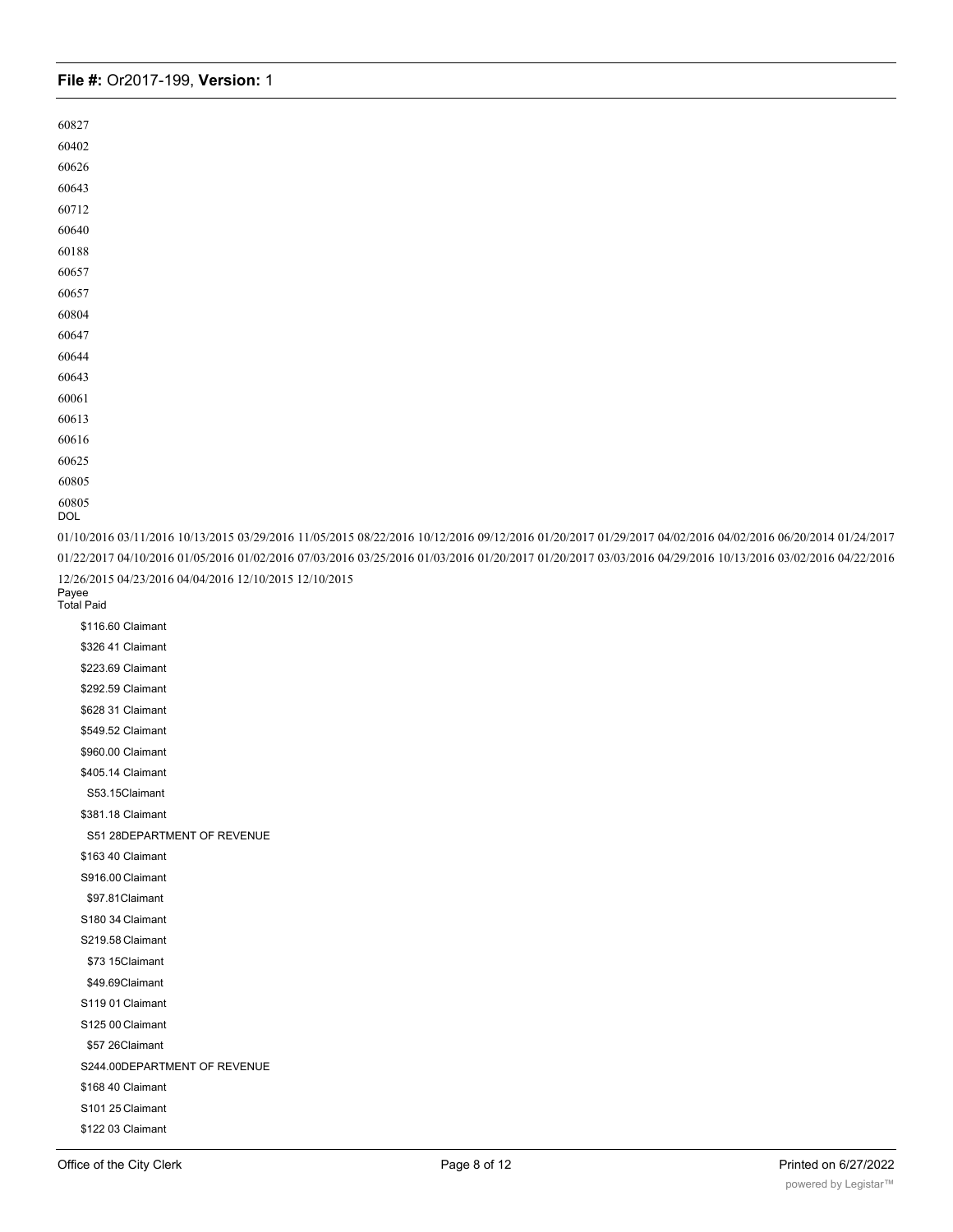\$446 72 Claimant \$591 71 Claimant \$89.06Claimant \$44.16Claimant \$124 54 Claimant \$116 04 Claimant \$73.20DEPARTMENT OF REVENUE \$209.90 Claimant Location of Accident

3025 N WESTERN AVE 3246 W ADDISON 166 E LAKE STREET 3605 W FOSTOR AVE 2100 N SHEFFIELD AVE. 4710 S WESTERN AVE 2939 N OAKLEY AVE 4220 N ELSTON 8108 S WESTERN AVE 1700 E103RDST. 200 W FULLERTON PKWY 200 W FULLERTON PKWY 2459 S DRAKE 500 S COLUMBUS 6700 E 67TH ST 928 W CERMAK RD 2098 WDIVERSEY 10305 S DR MARTIN 6601 N WESTERN AVE 200 W FULLERTON PKWY 3374 N CLARK 6399 N BROADWAY 6399 N BROADWAY 5166 W FLOURNOY 1209 W47TH ST. 1109 S MAYFIELD 1064 W WINONA 5851 N. RIDGE AVE 3651 W ADDISON 2742 N MILWAUKEE AVE 3601 W FOSTER AVE 2260 E 103RD ST 2260 E 103RD ST

City Of Chicago - Confidential Last Name **STOTT** TAYLOR UHLARIK VAUGHAN VITALE VYAS WEISBARD WILLIAMS YOUSUF ZAGORSKI Total of Split Total of Split First Name YVONNE STEPHANIE **STEPHANIE** SCHUYLER TRACIE HINA PHYLLIS JENNIFER AMBEREEN RANDOLPH Number Claims. 63 Number Claims. 69 Address 5230 N MCVICKER 7823 S. CLYDE AVE 8515 KEDVALE AVENUE 4139 N BELL 8537 WINNEMAC 3110 WARBLER PL 100 E BELLEVUE PL 2530 W HARRISON ST 700 SHERMAN STREET 7020 JONQUIL Amount \$21,661 22 Amount \$24,193 41 IL IL IL IL IL **City** CHICAGO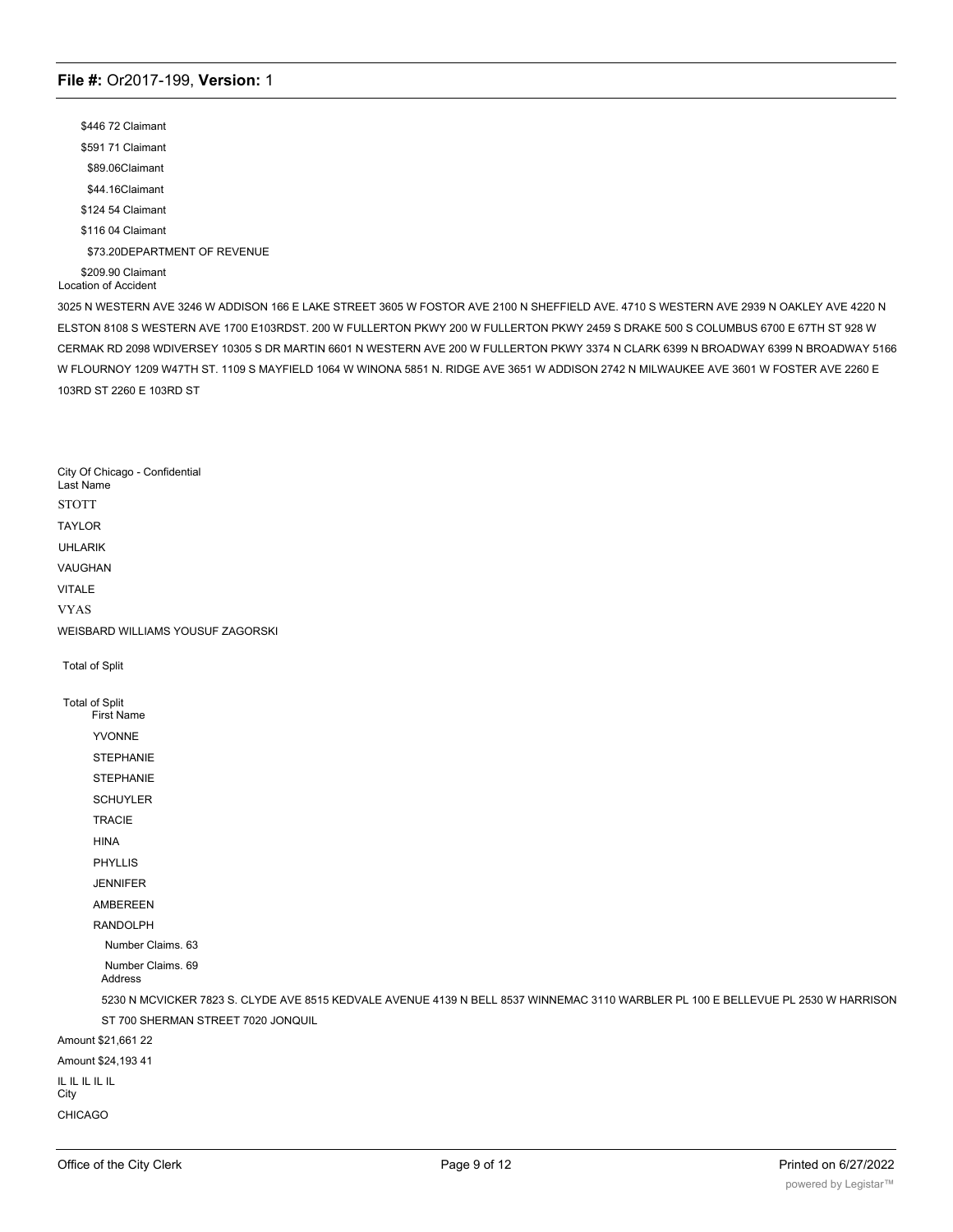| <b>CHICAGO</b>              |                                                                                                               |
|-----------------------------|---------------------------------------------------------------------------------------------------------------|
| <b>SKOKIE</b>               |                                                                                                               |
| <b>CHICAGO</b>              |                                                                                                               |
| <b>CHICAGO</b>              |                                                                                                               |
| HIGHLAND PARK IL            |                                                                                                               |
| <b>CHICAGO</b>              | IL.                                                                                                           |
| <b>CHICAGO</b>              | IL                                                                                                            |
| <b>DOWNERS</b>              | IL.                                                                                                           |
| <b>NILES</b><br>Zip Code    | IL                                                                                                            |
| 60630                       |                                                                                                               |
| 60649                       |                                                                                                               |
| 60076                       |                                                                                                               |
| 60618                       |                                                                                                               |
| 847650072                   |                                                                                                               |
| 60035                       |                                                                                                               |
| 60611                       |                                                                                                               |
| 60612                       |                                                                                                               |
| 60515                       |                                                                                                               |
| 60714<br><b>DOL</b>         |                                                                                                               |
| <b>Total Paid</b>           | 02/15/2016 08/07/2016 02/26/2016 01/16/2017 06/02/2016 03/31/2016 11/12/2015 07/20/2016 05/02/2016 01/19/2017 |
| Payee                       | \$20.00 \$1,483.19 \$149.36 \$167.41 \$520 42 \$146 50 \$597 87 \$206 97 S198 37 S186.20                      |
| <b>Location of Accident</b> | Claimant Claimant Claimant Claimant Claimant Claimant Claimant Claimant Claimant Claimant                     |
| 3200 N Kedzie               |                                                                                                               |
| 7619 S CLYDE                |                                                                                                               |
| 5827 N RIDGE AAVE           |                                                                                                               |
| 2323 W IRVING PARK RD       |                                                                                                               |
| 388 W WILSON                |                                                                                                               |
| 1100 W HOLLYWOOD            |                                                                                                               |
| 732 N CLARK                 |                                                                                                               |
| 1800 W HURON                |                                                                                                               |
| 1250 E 60th St              |                                                                                                               |

4510 W PETERSON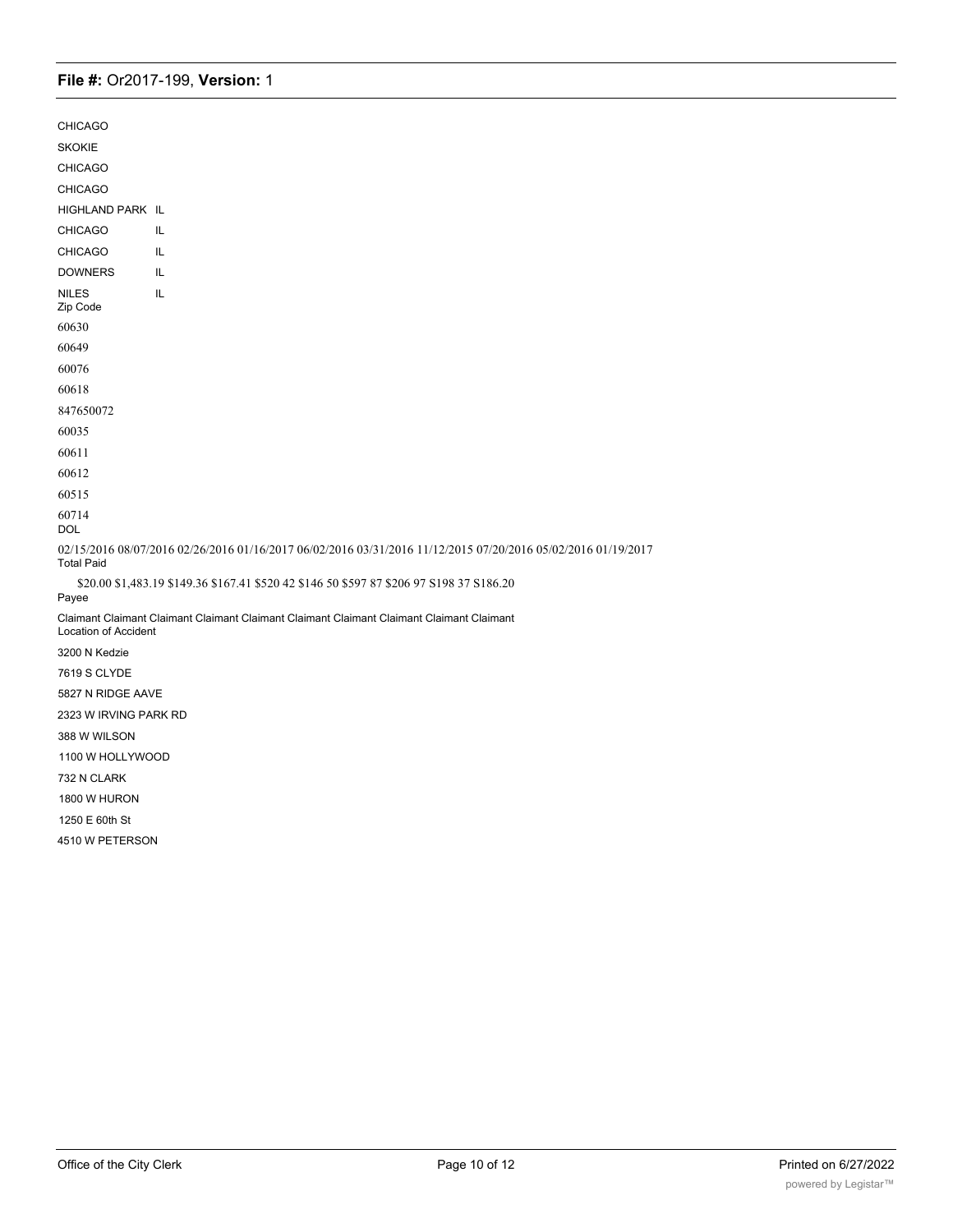City Of Chicago - Confidential

# **Chicago, ,2Q\_n\_**

**To the President and Member of the City Council:**

**Your ^mmittee on Finance, having had under consideration an order authorizing the payment of various small claims against the City of Chicago.**

**having had the same under advisement, begs leave to report and recommend that Your Honorable Body pass the proposed order transmitted herewith.**

**This recommendation was concurred in by ^ viva voce vote of the)** member of the committee (with dissenting vote(s)). -